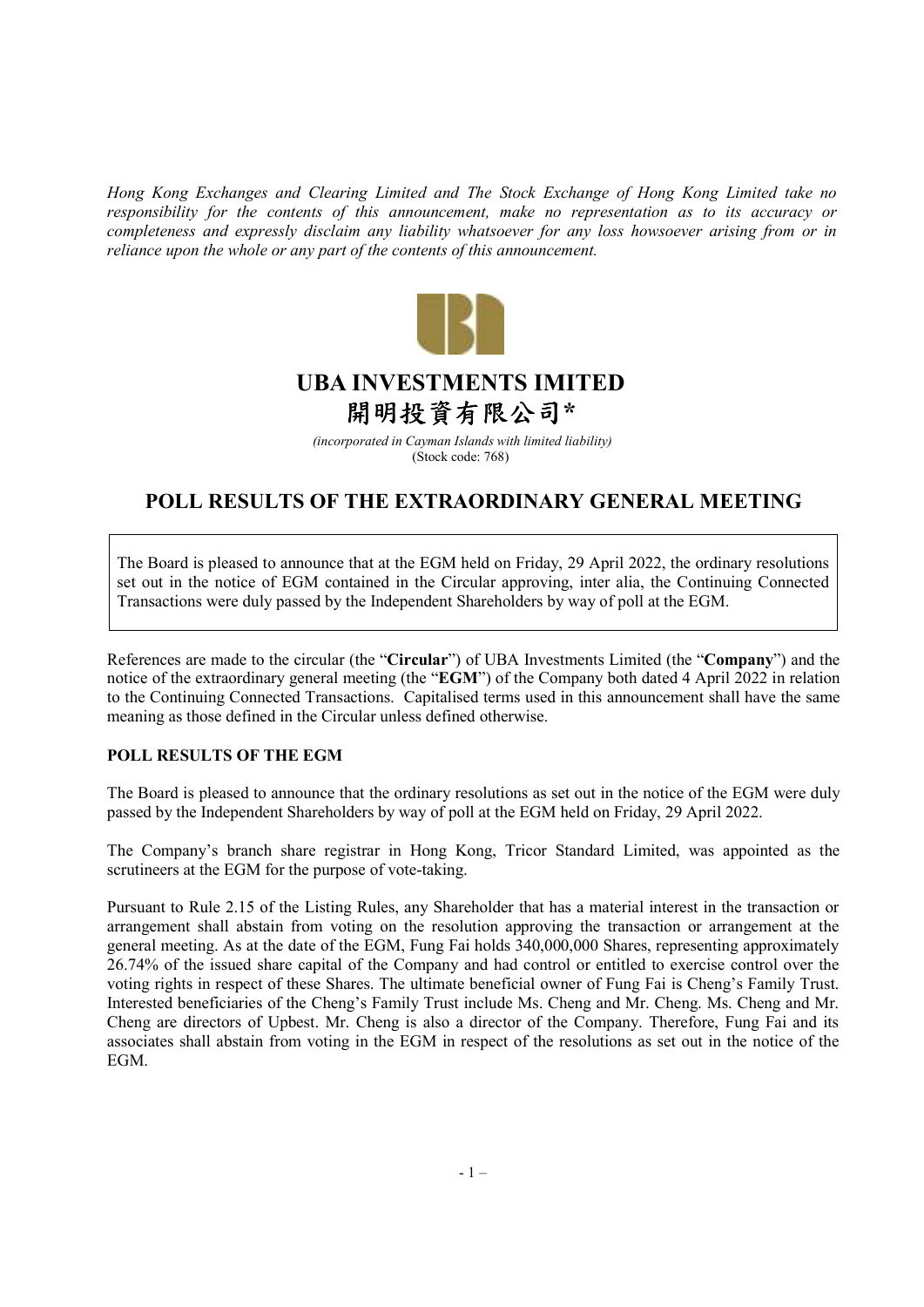As at the date of the EGM, the total number of issued Shares in the Company was 1,271,732,200 Shares. The total number of Shares held by the Independent Shareholders who were entitled to attend and vote for or against the resolution at the EGM was 931,732,200 Shares. There were no Shares entitling the holder thereof to attend and vote only against the resolutions at the EGM.

The poll results of the EGM are set out below:

| <b>Ordinary Resolutions (Note)</b> |     | Number of Votes (%)                                                                                                                                                                                                                                                                                            |                          |                             |
|------------------------------------|-----|----------------------------------------------------------------------------------------------------------------------------------------------------------------------------------------------------------------------------------------------------------------------------------------------------------------|--------------------------|-----------------------------|
|                                    |     | For                                                                                                                                                                                                                                                                                                            | <b>Against</b>           |                             |
| 1.                                 | (a) | to approve the supplemental agreement dated 26 January<br>2022 entered into between UBA Financial and UICL in<br>relation to the provision of the Securities Margin Financing<br>by UICL to UBA Financial and the transactions<br>contemplated thereunder;                                                     | 494,140,000<br>$(100\%)$ | $\boldsymbol{0}$<br>$(0\%)$ |
|                                    | (b) | to approve the supplemental agreement dated 26 January<br>2022 entered into between Super Idea and UICL in relation<br>to the provision of the Securities Margin Financing by<br>UICL to Super Idea and the transactions contemplated<br>thereunder;                                                           |                          |                             |
|                                    | (c) | to approve the supplemental agreement dated 26 January<br>2022 entered into between UBA and UICL in relation to the<br>provision of the Securities Margin Financing by UICL to<br>UBA and the transactions contemplated thereunder;                                                                            |                          |                             |
|                                    | (d) | to approve the annual caps for the Financial Assistance for<br>the financial years ending 31 March 2023, 31 March 2024<br>and 31 March 2025; and                                                                                                                                                               |                          |                             |
|                                    | (e) | to authorise any director of the Company to do all other acts<br>and things and execute all documents which he/she<br>considers necessary or expedient for the implementation of<br>and giving effect to the 2022 Financial Assistance<br>Supplemental Agreements and transactions contemplated<br>thereunder. |                          |                             |
| 2.                                 | (a) | to approve the investment management agreement dated 26<br>January 2022 entered into between UAML and UBA in<br>relation to the provision of assets management services by<br>UAML to UBA and the transactions contemplated<br>thereunder;                                                                     | 494,140,000<br>$(100\%)$ | $\mathbf{0}$<br>$(0\%)$     |
|                                    | (b) | to approve the annual caps for the 2022 Investment<br>Management Agreement and the transactions contemplated<br>thereunder for the financial years ending 31 March 2023, 31<br>March 2024 and 31 March 2025; and                                                                                               |                          |                             |
|                                    | (c) | to authorise any director of the Company to do all other acts<br>and things and execute all documents which he/she<br>considers necessary or expedient for the implementation of<br>and giving effect to the 2022 Investment Management<br>Agreement and transactions contemplated thereunder.                 |                          |                             |